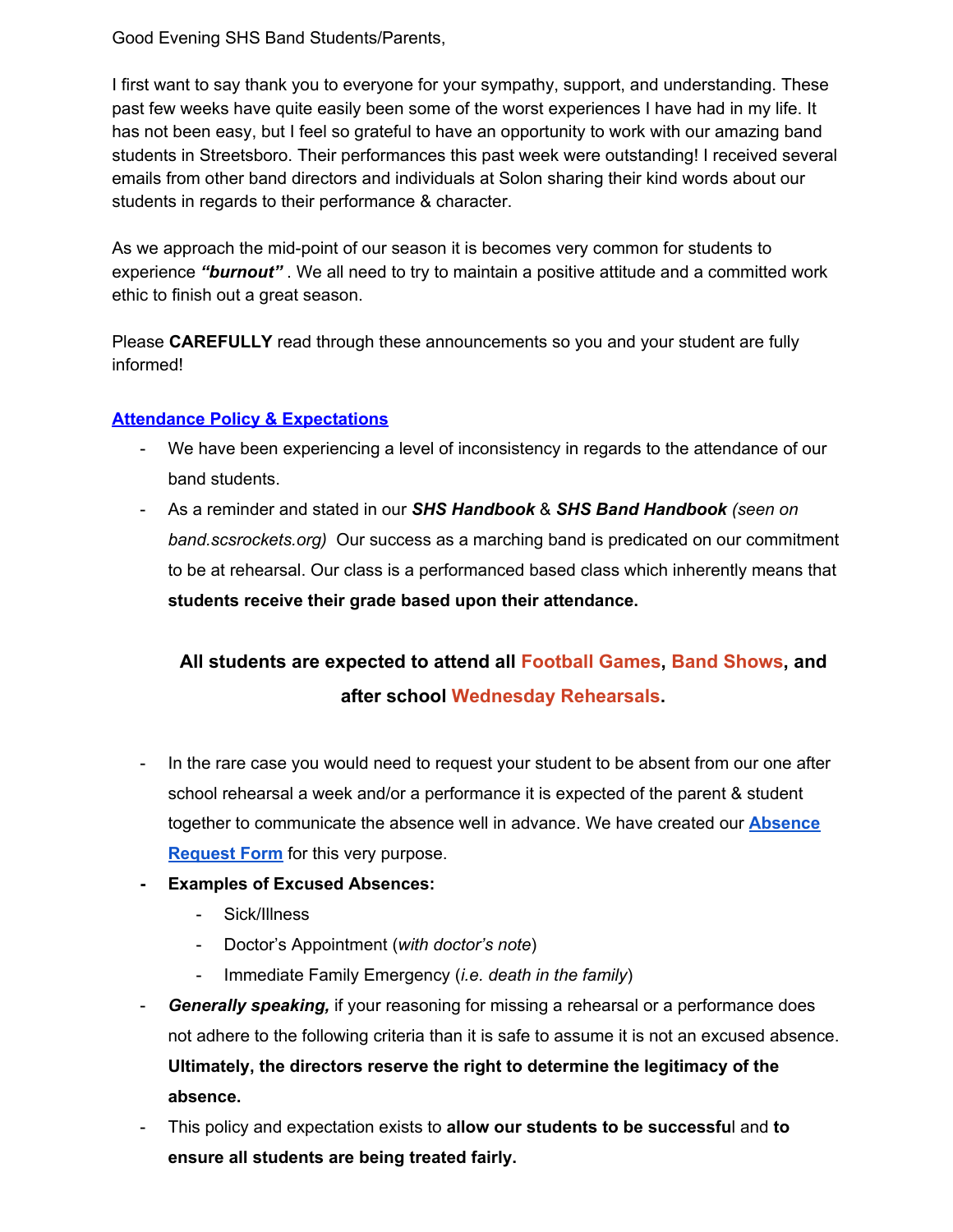- Communication is crucial to our understanding of our students needs. **All determinations made by the directors in regards to our students absences are always made with the student's best interest in mind.** If you have any questions or concerns regarding the above information I ask that you communicate with me *(Mr. Ciulla)* directly.

## **9/14 Football vs. Springfield Itinerary (Away)**

- An itinerary was communicated and can be found on our band website band.scsrockets.org

## **Drawstring Bags (required uniform item)**

- All band students will receive one drawstring bag for use during the marching season.
- These bags are a required uniform and are to remain in the back pocket of the student's uniform garment bag.
- **As per our uniform contract any student that has misplaced their drawstring bag is expected to purchase a new one.** They can be purchased for \$15. Please make checks payable to Streetsboro Band Boosters.

## **9/21 Football "8th Grade Band Night" (Home)**

- Our 8th grade band students from SMS will be joining us next week during our halftime show!
- SHS band students your report time for this home game will be earlier than usual to allow time for the 8th grade students to rehearsal with us!

#### **Google Form Food Order (Homecoming/Alumni Game!)**

- **- Mr. Andy Gibson was nice enough to support our booster organization and feed the entire band food from our very own Away concession stand!**
- **- All students need to go to this form a fill out their order!**
- **- https://docs.google.com/forms/d/1fWpmV8tdNglMKcoTu3ZtSCadrXx8EKHtJhEjlCa GfGg/edit?ts=5b99b32e**